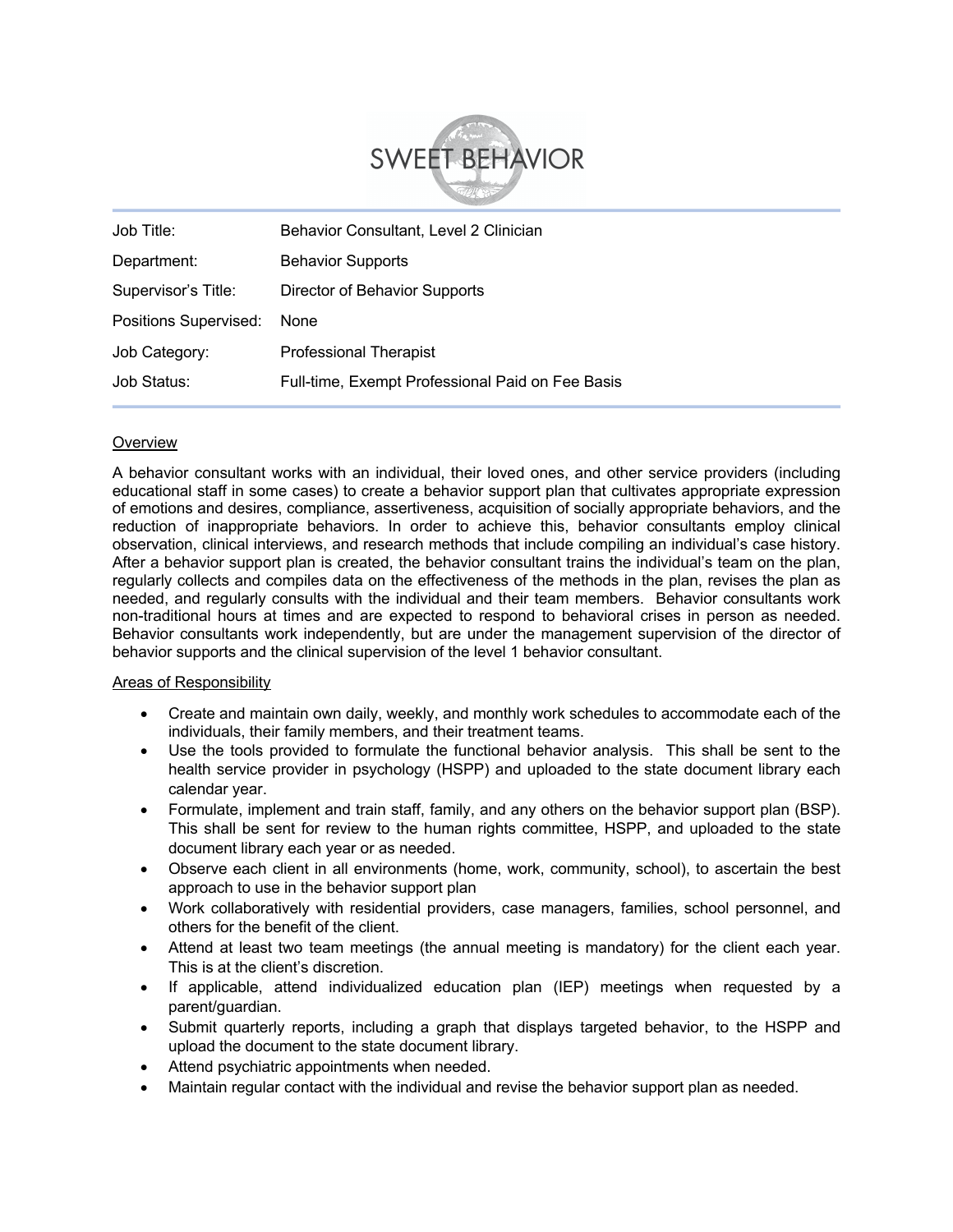- Comply with requests from the director and other management at Sweet Behavior for information to update personnel files as needed in a timely manner.
- File incident reports if suspected or substantiated abuse, neglect, or exploitation is occurring.
- Perform any other duties that are always in the best interest of your client at all times.
- Complete contact notes after each visit and send these along with billing twice monthly by no later than the due date decided upon by Sweet Behavior management.
- Ensure that all needed continuing education units (CEU) are received as needed to keep certification active.

## Service Standards Outlined by the Division of Disability and Rehabilitative Services (DDRS)

- Services must address needs identified in the person-centered planning process and be outlined in the ISP.
- The behavior consult will observe the individual in his or her own milieu and develop a specific plan to address identified issues.
- The behavior consultant must assure that residential habilitation and supports direct service staff are aware of and are active individuals in the development and implementation of the behavior support plan. The behavior plan will meet the requirements stated in the DDRS' behavioral support plan policy.
- The behavior supports provider will comply with all specific standards in 460 Indiana Administrative Code (IAC).
- Any behavior supports techniques that limit the individual's human or civil rights must be approved by IST and the provider's human rights committee (HRC). No aversive techniques may be used. Chemical restraints and medications prescribed for use as needed (PRN) meant to retrain the individual shall be used with caution. The use of these medications must be approved by the IST and the appropriate HRC.
- The efficacy of the plan must be reviewed not less than quarterly and adjusted as necessary.
- The behavior specialist will provide a written report to pertinent parties at least quarterly. Pertinent parties include the individual, guardian, DDRS/BDDS service coordinator, waiver Case Manager, all service providers, and other involved entities.

# Activities That Are Not Allowed per DDRS Policy

- Aversive techniques any techniques not approved by the individual's person-centered planning team and the provider's HRC.
- Therapy services furnished to the participant within the educational/school setting or as a component of the participant's school day.
- Services furnished to a minor by parent(s), stepparent(s), or legal guardian.
- Services furnished to a participant by the participant's spouse.
- In the event that a Level 1 clinician performs Level 2 clinician activities, billing for Level 1 services is not allowed. In this situation, billing for Level 2 services only is allowed.
- Simultaneous receipt of facility-based support services or other Medicaid-billable services and intensive behavior supports.

# Essential Job Functions

- Demonstrate an interest in and empathy towards individuals with developmental disabilities.
- Demonstrate patience and excellent interpersonal skills. Behavior consultants will not only work with clients, but also others involved with them. Therefore, they have to demonstrate a pleasant, professional demeanor in sometimes stressful and unpleasant situations.
- Ability to work effectively independently.
- Demonstrates self-motivation.
- Ability to work non-traditional hours. Behavior consultants set their own schedules to best serve the client, providers, and families.
- Possesses excellent written and verbal communication skills.